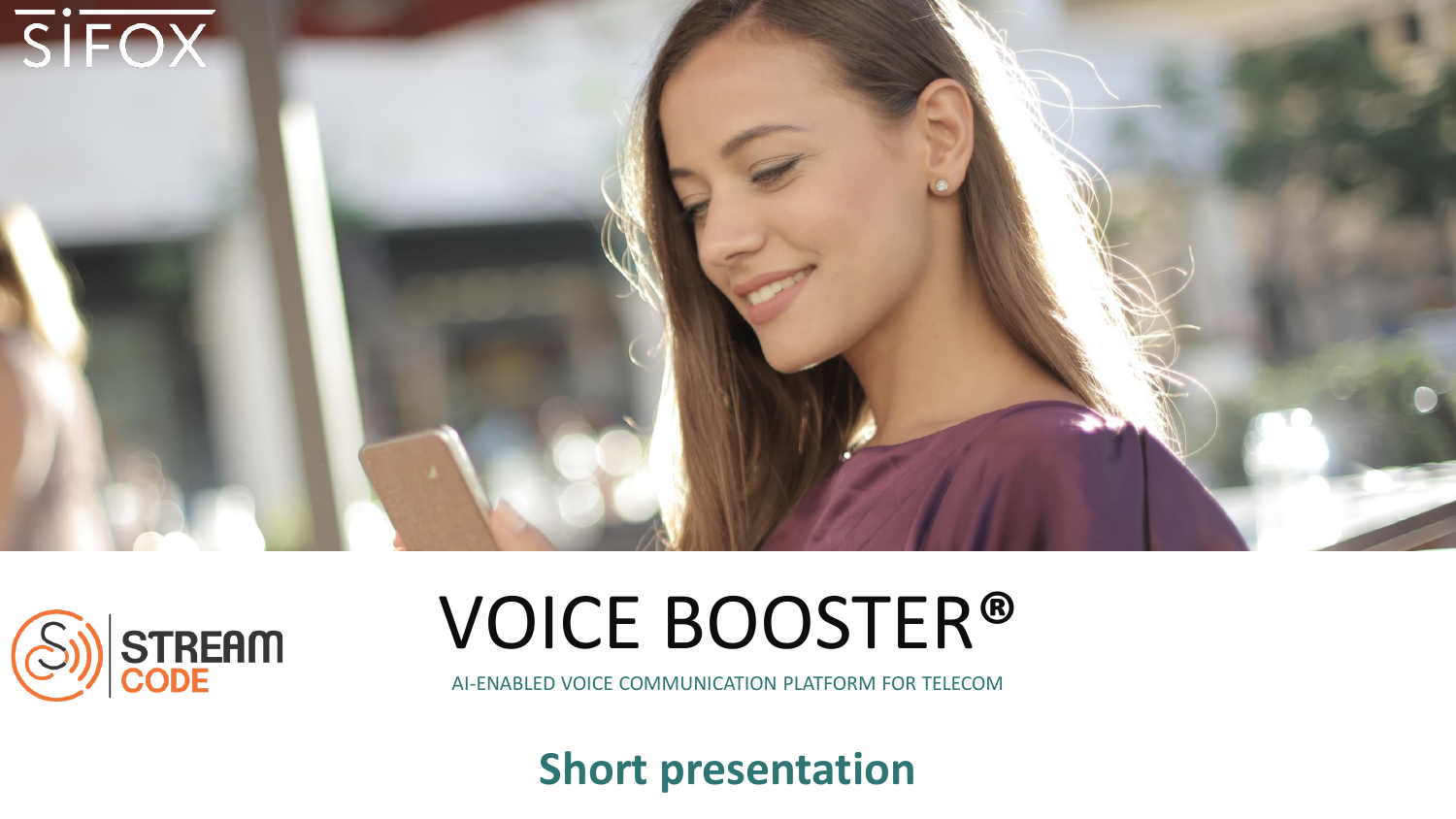## Digital voice services are seeing rapid growth…



"The mobile VoIP market is expected to grow at rate of over 13% between 2019 and 2025."

**30%**

**75%**

**– Global Market Insights**





COVID-19 **Over-the-top (OTT) revenue, McKinsey & Co**

"Operator voice revenue to drop 45% by 2024, under a growing OTT challenge." **– Juniper Research**



**Telecom voice revenue (\$BLN), Juniper Research**

…and aggressively cannibalizing operator revenues.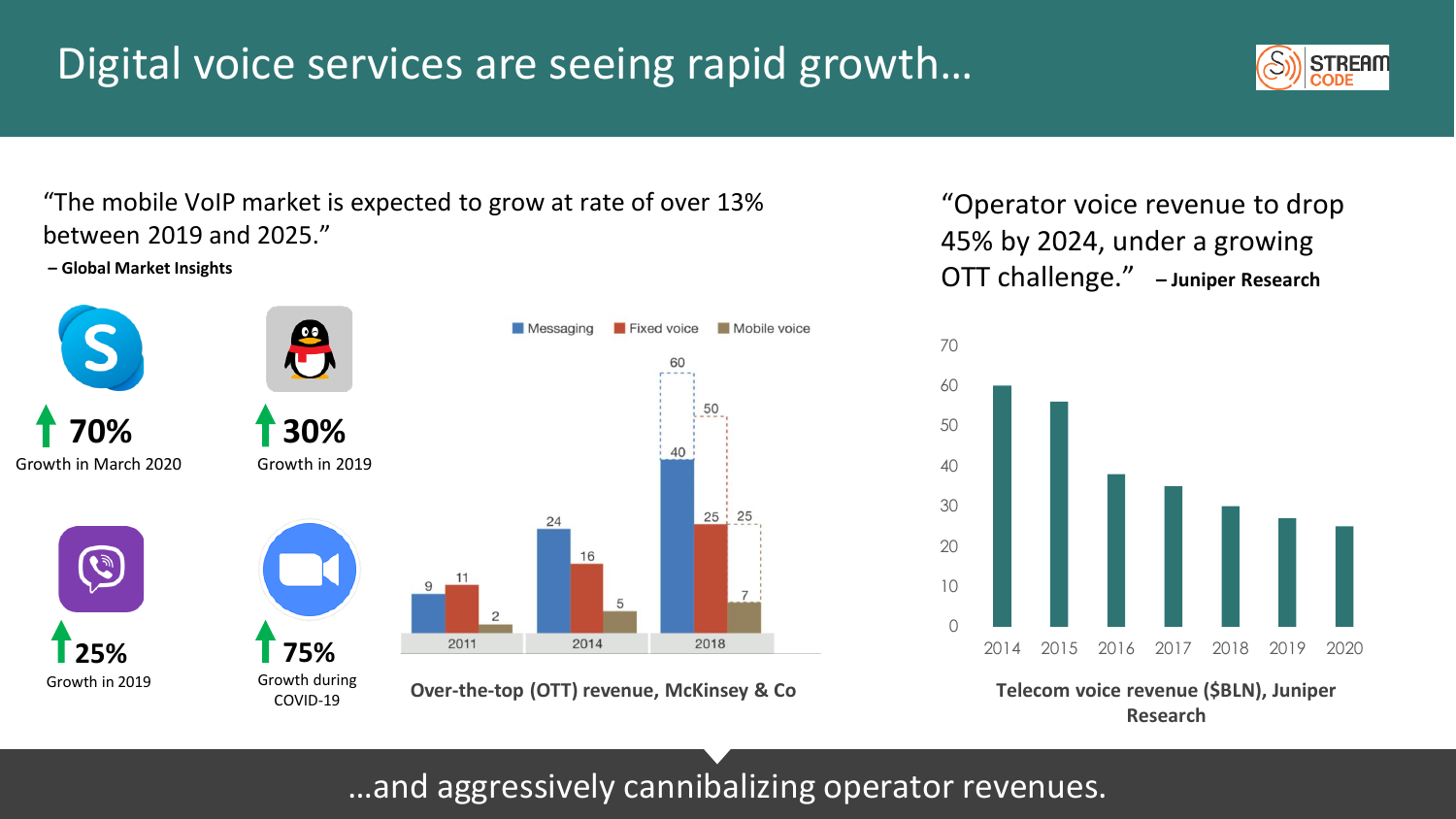## Introducing Telecom Voice Booster



#### **AI-enabled solution for turbing voice revenue**



- *Legacy services,*
- *Unused voice inventory*

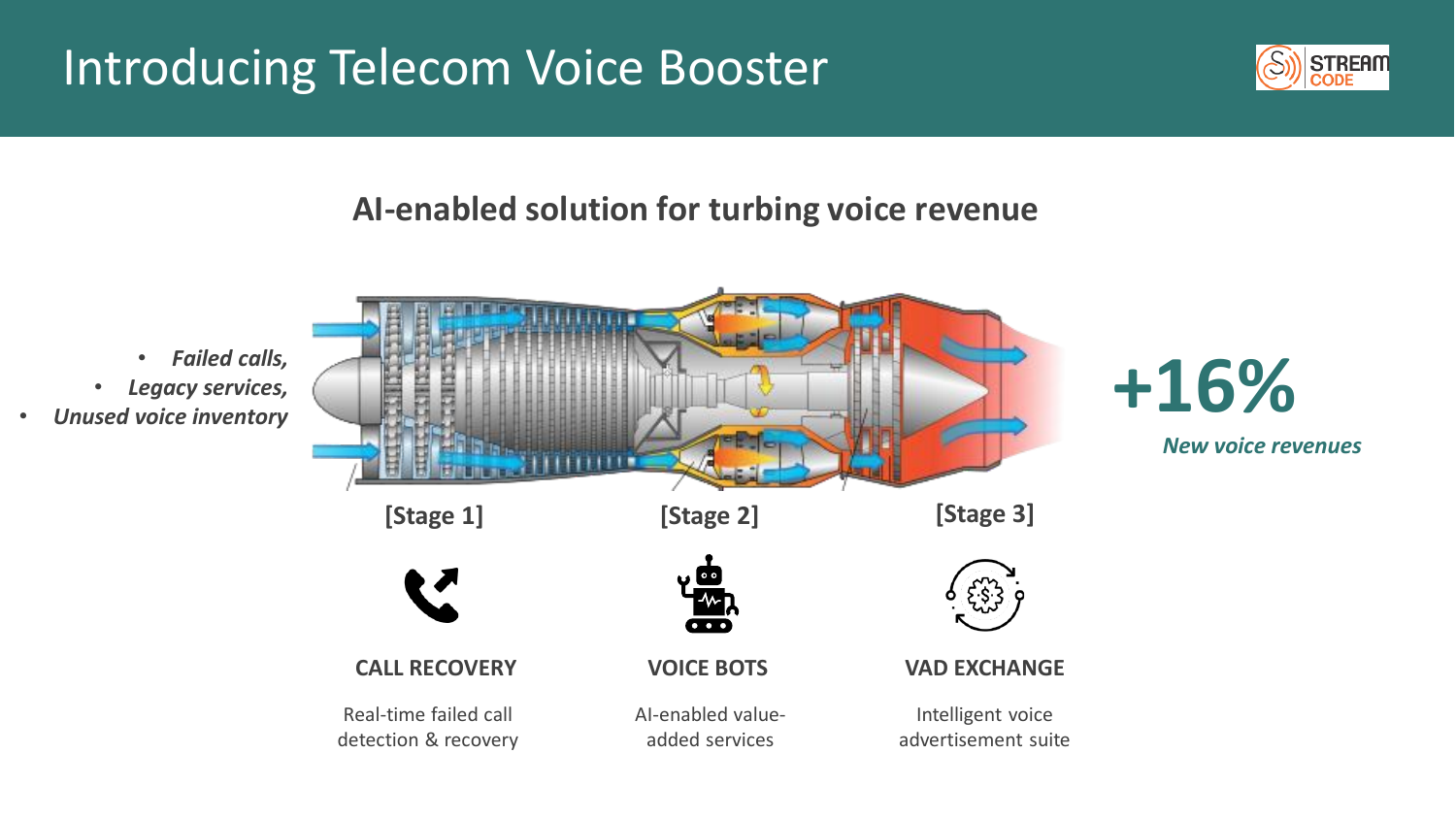### Source of revenue leakage and size of opportunity







#### **of calls fail**

Common reasons:

- No balance
- Congested / busy
- Non-reachable
- Abandoned call
- Concurrent call



#### **Size of opportunity**

Average monthly failed call attempts per 1M subscribers.

## What if you could convert failed calls into new revenue?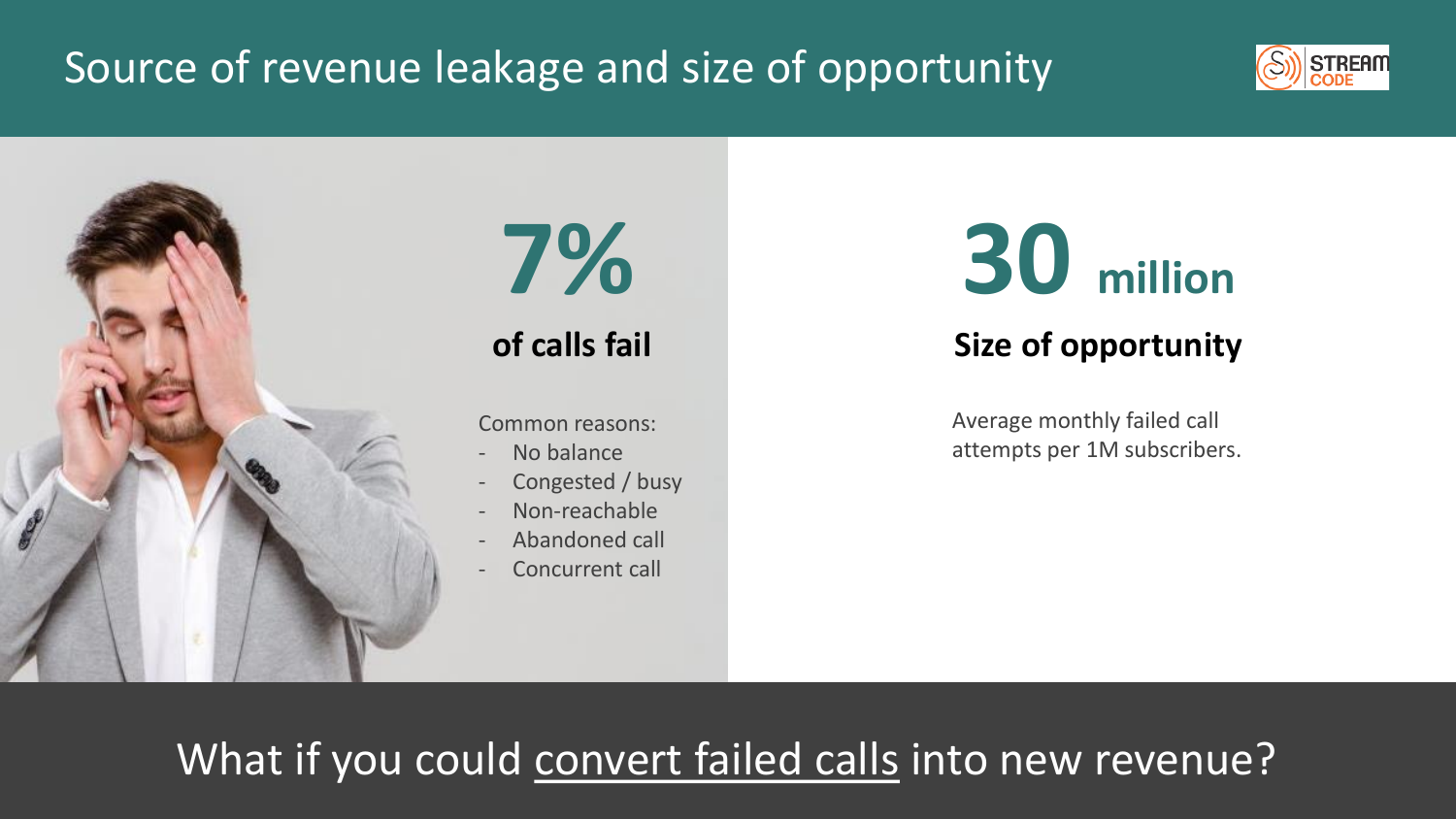#### Lets Make Voice Great Again





**18%**

**of network traffic can be monetized at premium ad rates**

Common reasons:

- Create new channel for Advertisement
- Compelling impression rate
- Voice Enabled services
- Higher CPM

Unlock hidden value in your existing call inventory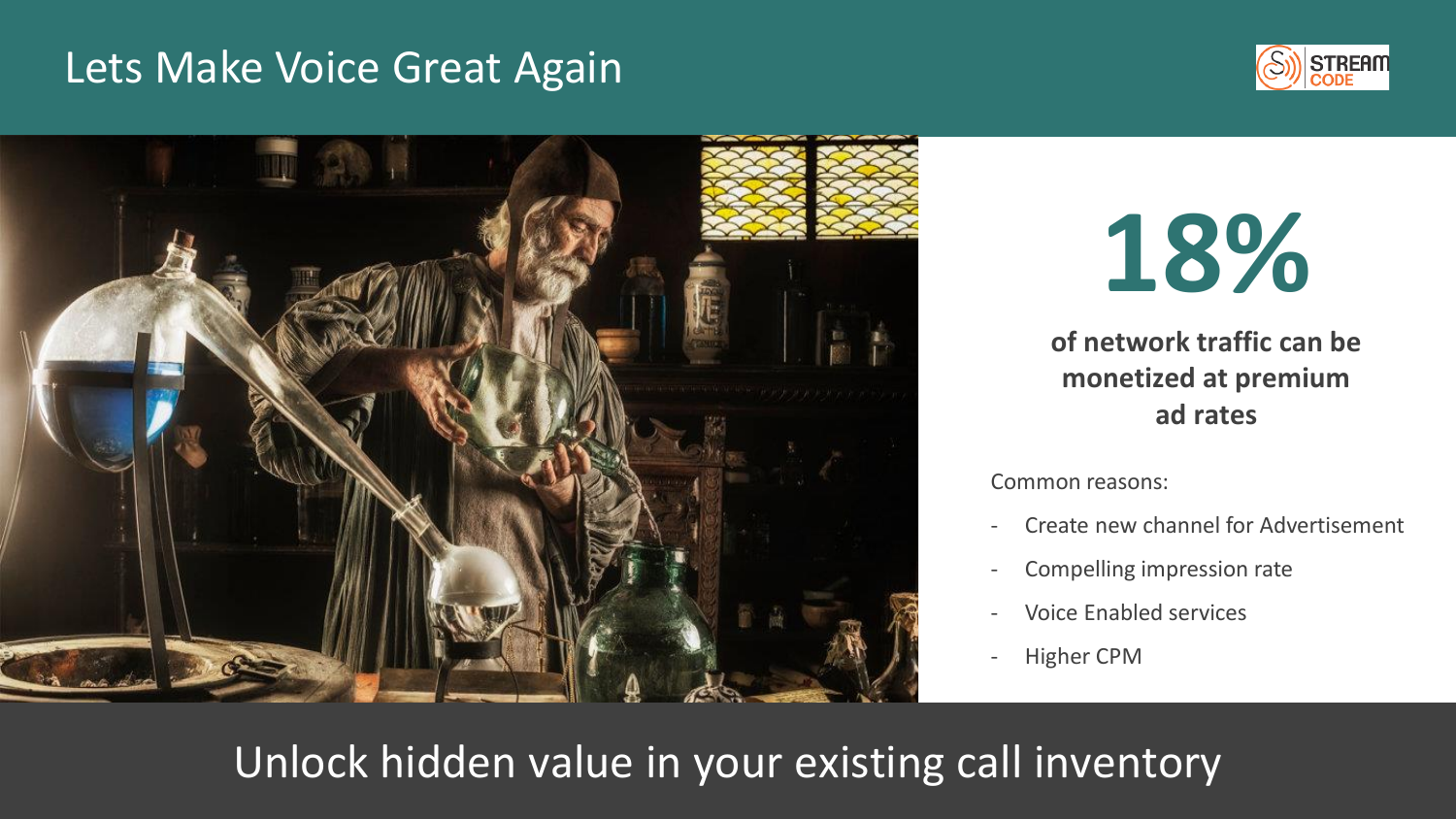## **SUCCESS STORY**



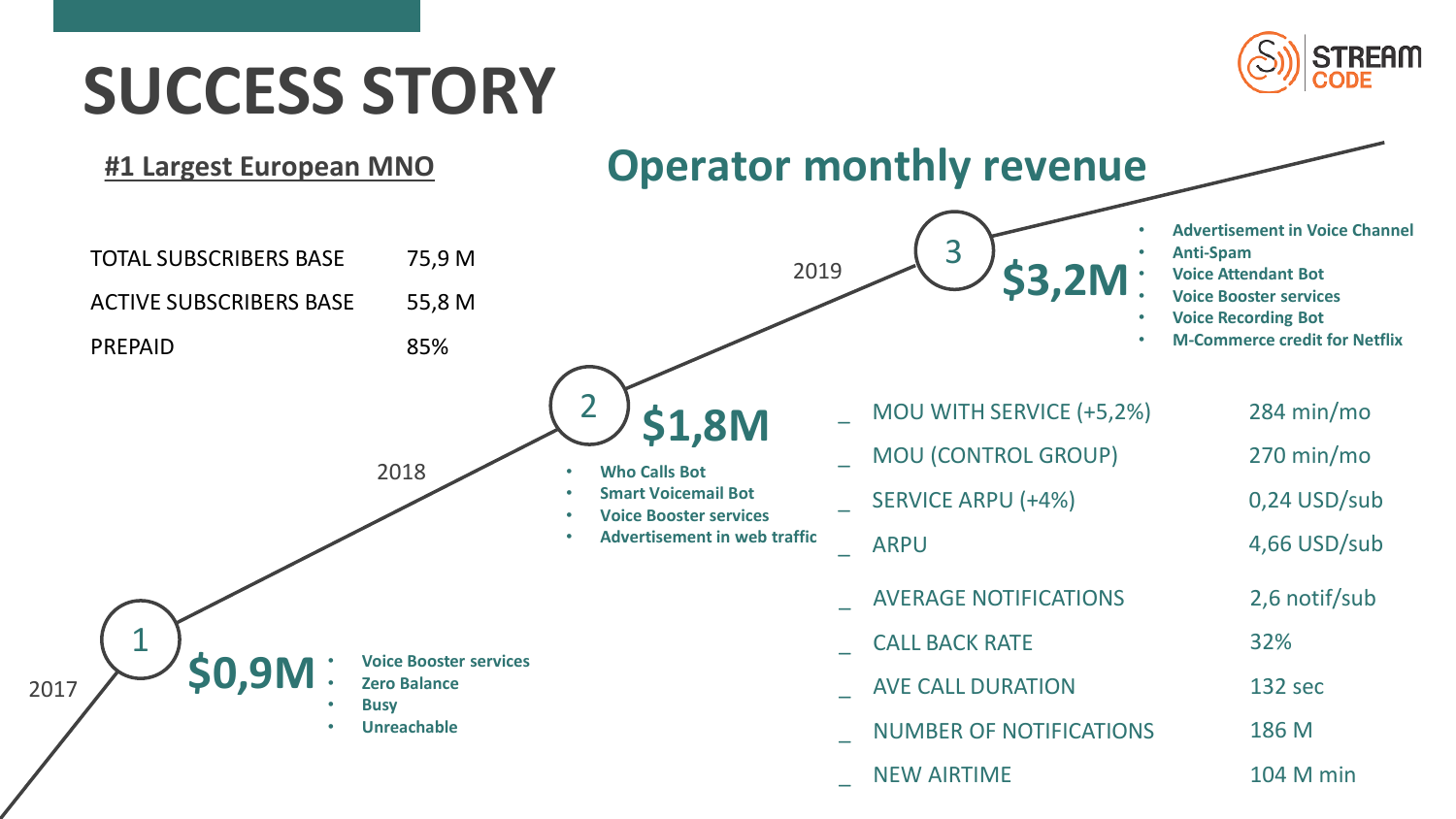## **STREAM**

## OUR CUSTOMERS

**(+7 ongoing projects)**



#### **MEGAFON**



**54,6 MLN SUBSCRIBERS** Russian VEON's subsidiary

**75,9 MLN** SUBSCRIBERS #1 Largest European MNO

**45,9 MLN** SUBSCRIBERS

#1 fast-growing Russian MNO

 $\mathbf{x}$ **YOTA** 





**5,3 MLN SUBSCRIBERS** 

57% VMNO market share in Russia

**33,3 MLN SUBSCRIBERS** 

Kenya's biggest firm by market capitalization

**14,4 MLN SUBSCRIBERS** 

Telecom provider in Kenya with the widest range of voice and broadband data